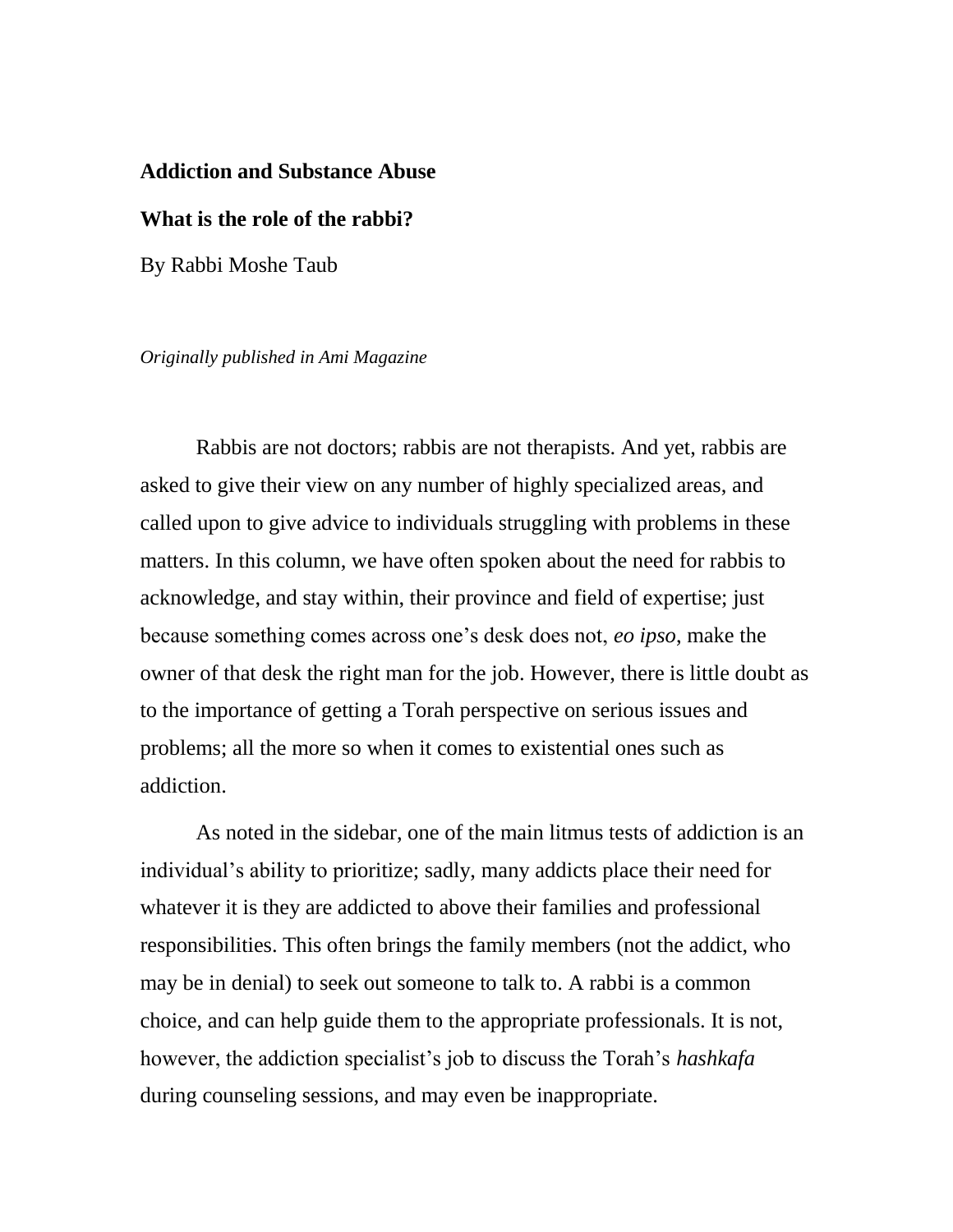In fact, an important debate is taking place right now among leading *poskim* and mental health professionals. There are different schools of thought. One school insists that a *frum* therapist is obligated to rebuke his client and guide him in the right direction when the client is engaged in acts that are clearly forbidden. The other school of thought holds that this is not only contrary to professional standards, but counterproductive as well. Aside from the fear that rebuking the client would cause him to clam up and no longer view the therapist's office as a "safe zone," it could also severely curtail the professional's ability to help others in the future.

A rabbi, as mentioned, is in the reverse position: he can and must share the Torah's perspective on complex issues like addiction, yet he must simultaneously tread very carefully lest he venture outside his area of expertise.

What *is* the Torah perspective on addiction?

The Gemara in *Pesachim* (113a) tells us in the name of Rav Chiya that one should stay away from drugs, and the Rashbam gives two reasons: so as not to become addicted to the point of having to rob people for money, and because even the most therapeutic drug in the world may be good for one part of the body and harmful to another, as there is no such thing as a perfect drug.

An unnerving statement about addiction, considering its source, was written by Rav Dessler (*Michtav Me'Eliyahu*, Volume 1, page 79): "I intuit and it is intellectually certain to me, for example, that smoking cigarettes is bad for my health…nevertheless, I go ahead and (continue to) smoke. Why is this? Clearly an emotional attachment cannot be overridden by that which I know rationally."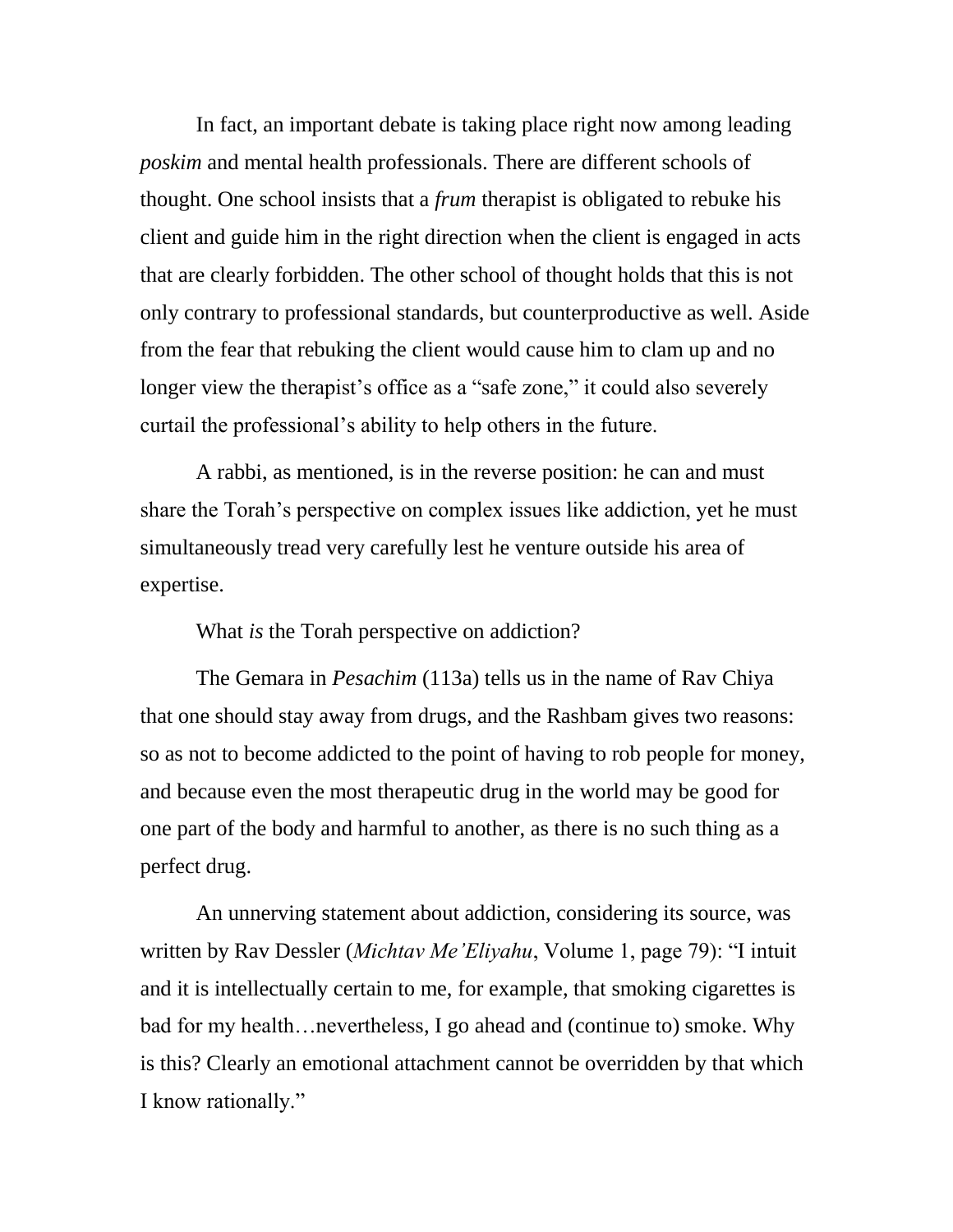Once, while still in Gateshead, Rav Dessler (whose *yahrtzeit* is this month, the  $25<sup>th</sup>$  of Teves) put up a sign on his office door stating that he had officially quit smoking. He explained that he was testing himself to see which temptation is greater: his desire to continue smoking, or his desire to be seen as a man of truth!

Being a former smoker myself I can relate to the following words of Rav Shach: "When I used to smoke I thought I could never understand a *Tosefos* without a cigarette; now that I quit I do not know how I ever managed to learn *with* a cigarette!"

Rav Hirsch was at one time so addicted to snuff that before retiring to bed one evening he caught himself placing his snuff box under his pillow in case he wanted a pinch in the middle of the night. Shocked at the power his habit had over him he quit that night, never to touch it again.

Back in 1973 Rav Moshe Feinstein was made aware that some *frum*  teenagers were experimenting with marijuana. Aside from the very real issue of *dina d'malchusa dina* (which Rav Moshe, peculiarly, ignores, perhaps due to the correct assumption that it would eventually be legalized in many places) he writes in *Igros Moshe Y.D.*, Volume III #35, no less than seven reasons for its prohibited status; this although marijuana may not even be an addictive substance. (This is a subject of ongoing debate. According to the National Institutes of Health, "Long-term marijuana use can lead to addiction; that is, people have difficulty controlling their drug use and cannot stop even though it interferes with many aspects of their lives. It is estimated that nine percent of people who use marijuana will become dependent on it.")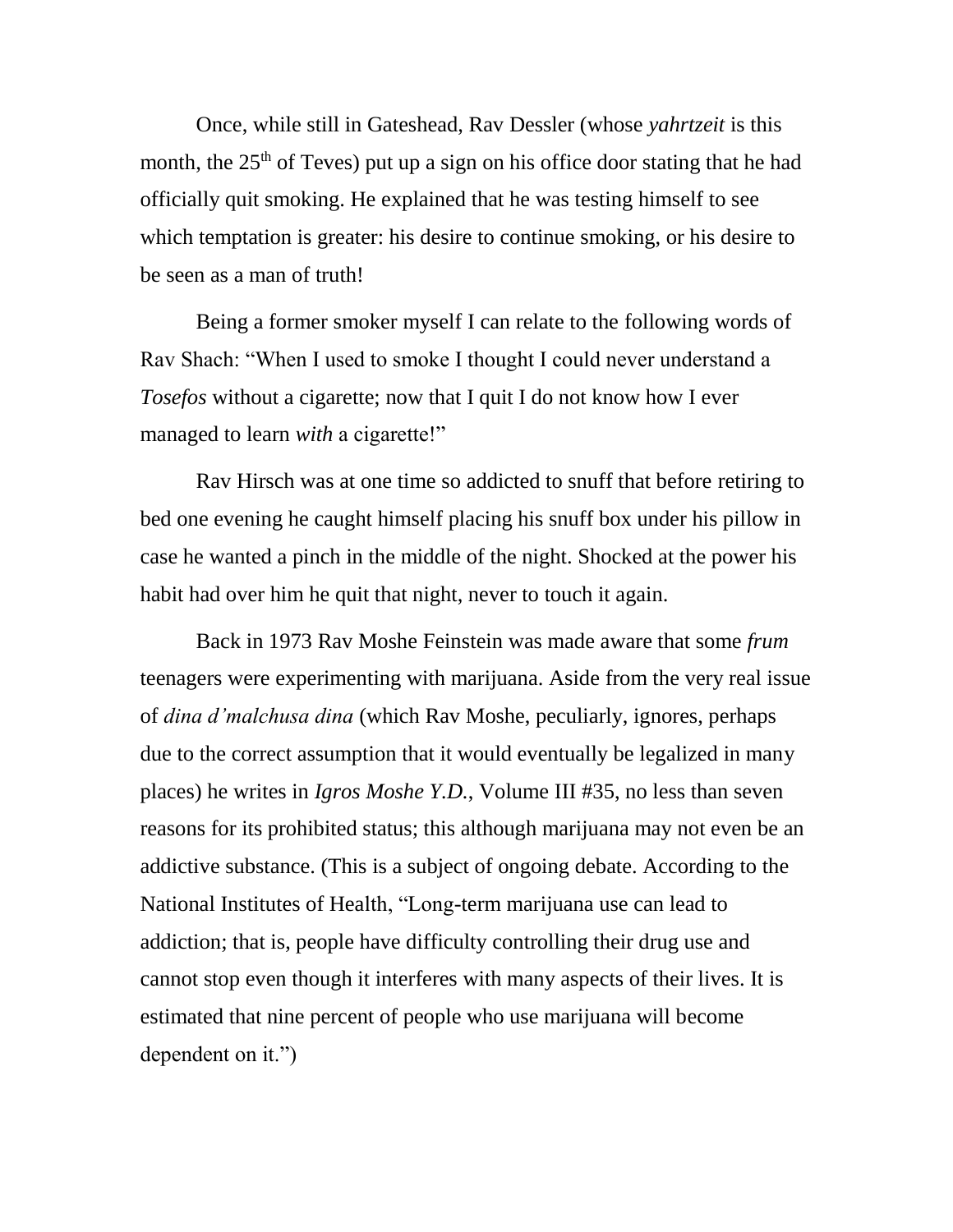All the more so would his reasons apply to harder drugs (his reasons range from *kibbud av* to *kedoshim tih'yu* to increasing one's *tayva*, making this particular responsum very difficult to understand from a purely *halachic* standpoint; see *Darchei Teshuvah Siman* 116:109 and *Shu"t Ksav Sofer Y.D.* #77 regarding the difference between a *psak halacha* and a *psak hashkafa*). Rav Moshe ends this *teshuva* by imploring that we especially work to keep yeshiva students away from such vices.

What about alcohol?

Over the years many organizations have begun to crack down on alcohol abuse in religious settings, especially by young people on Purim (See Rambam Hilchos Yom Tov 6:21 for precedent for such bans and concerns). Many in our community have met this with a touch of cynicism, as they hold the mistaken belief that *Yiddishkeit* doesn't subscribe to such a negative view of alcohol. While there are, indeed, many statements in the Torah and *Chazal* that refer to the positive aspects of alcohol, they pale in comparison to the number of statements against it. This is similar to the current medical view that in the right setting, small but regular alcohol consumption can be beneficial, yet it can also hold great potential for abuse. In Talmudic parlance, there is a difference between a *shasuy* (drinker) and a *shikkar* (one who is drunk); see *Eruvin* 64a.

So while the Gemara teaches (*Eruvin* 65) that "Wine was created so as to console mourners," the Midrash in *Bereishis Rabba* (36:4) teaches that "[wine] caused exile and will continue [to do so] in future generations." Similarly, "Wine gladdens the heart of man" (*Tehillim* 104), and "Do not drink, for its end is blood." (*Bamidbar Rabba*) Summing the Torah view up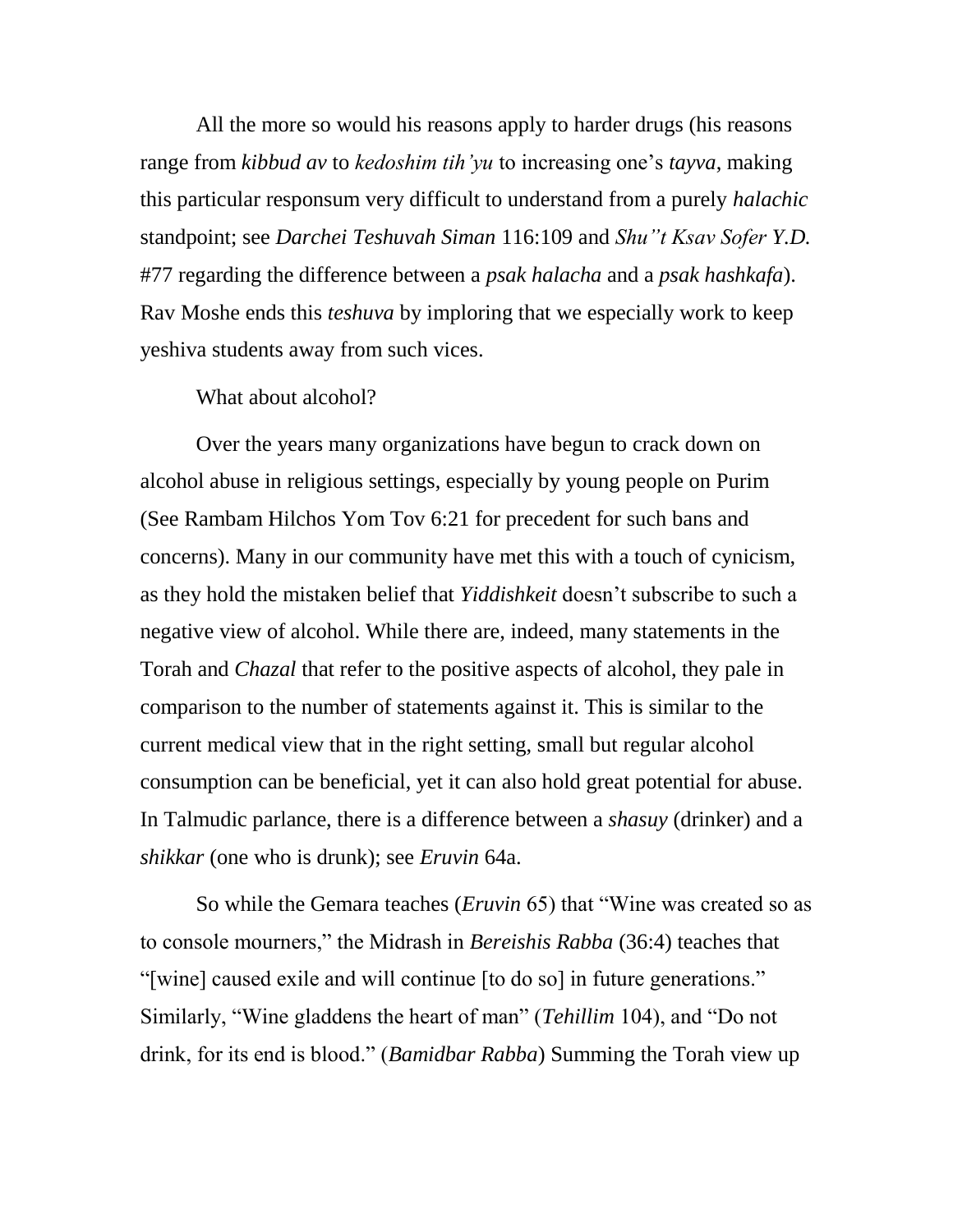neatly: "Eight things are harmful in abundance and beneficial in moderation…wine." (*Gittin* 70a)

The *Midrash Tanchuma* (*Shemini* 11) relates the story of a son who slowly weaned his drunken father off his dependence on alcohol. When he felt it was safe to let his father out of the house they went for a walk, and came upon an old drinking buddy of his father's. The friend was lying in his own filth in the road, laughing to himself. Hoping that his father would now see the loss of dignity associated with drunkenness, the son pointed him out to his father. However, the father ran over to his old friend and whispered into his ear, "Where did you find such good wine?"

Based on the above *Tanchuma* and *Esther Rabba* (5:1) the Gra interprets the verse in *Mishlei* (23:35), "They struck me and I did not become ill" as symbolic of an alcoholic who becomes oblivious to alcohol's negative effects and even claims that his addiction is virtuous—a sort of Stockholm syndrome. (See Artscroll's *Esther Rabba* ad loc., footnote 28 and Insights A for further elaboration.)

For a wonderful treatment of this topic and on addiction in general, see *Judaism and Psychology* by Moshe HaLevi Spero, Ktav Publishing, Yeshiva University Press, 1980, pages 120-141.

While it has been argued that Orthodox Jews seem to have a lower rate of alcohol abuse in proportion to its drinkers than many other groups, if true, this is due to our being grounded in alcohol's reality, not because of our denial of it (see *American Sociological Review*, 1980, Volume 45, "How Jews Avoid Alcohol Problems," pages 647-664; *Time Magazine* "Jews and Alcohol," March 17, 1958; The Daily Beast, "Pass the Manischewitz, Please," August 2008; and *The New Yorker*, "Drinking Games," by Malcolm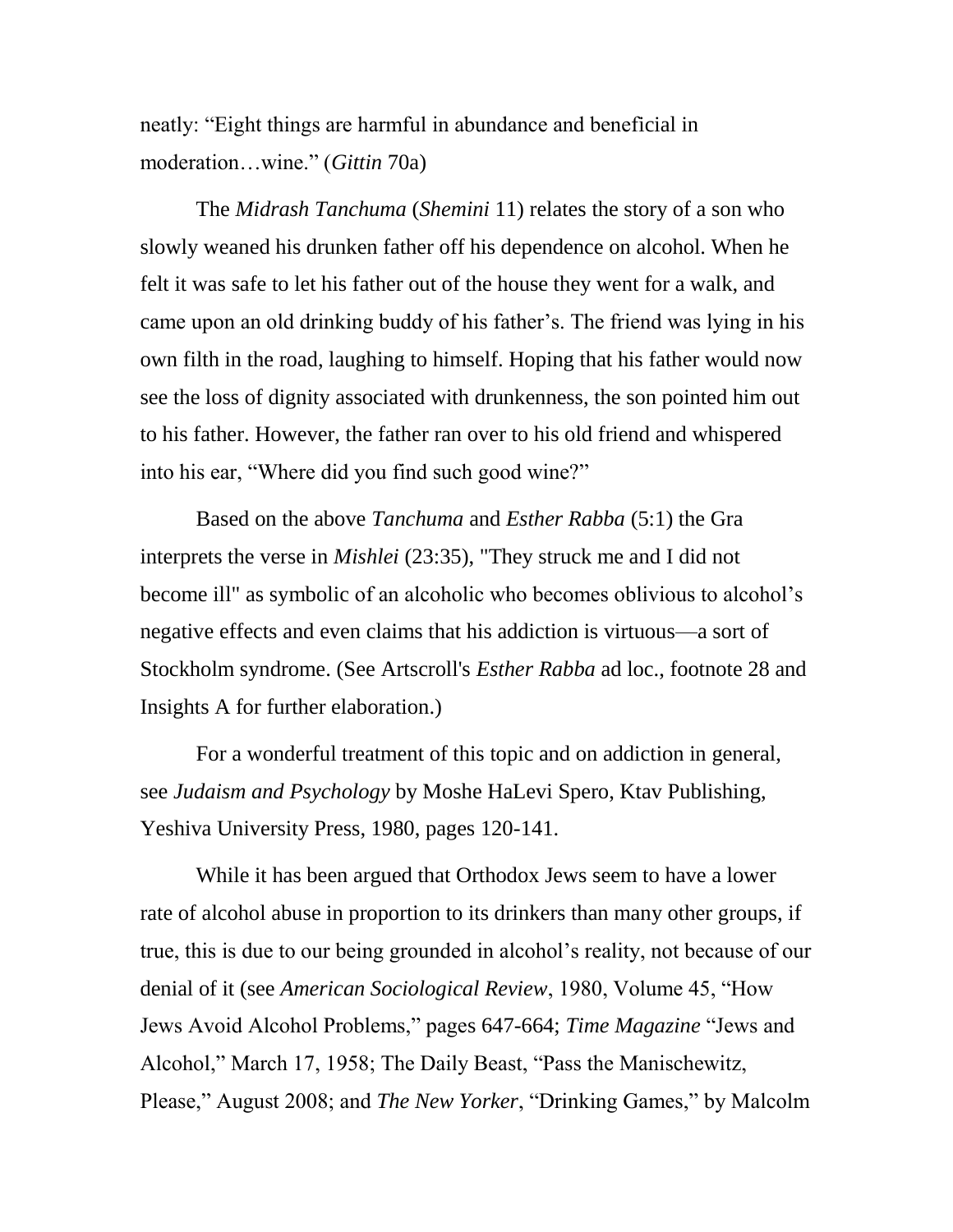Gladwell, February 2010.)

It states in *Shir HaShirim* (1:2), "For Your love is better than wine." Wine can be wonderful, but it should not come between us and the love of our families and *Hakadosh Baruch Hu*.

\*\*\*

[sidebar] A Short Definition of Addiction, from the American Society of Addiction Medicine

Addiction is a primary, chronic disease of brain reward, motivation, memory, and related circuitry. Dysfunction in these circuits leads to characteristic biological, psychological, social, and spiritual manifestations. This is reflected in an individual pathologically pursuing reward and/or relief by substance use and other behaviors.

Addiction is characterized by inability to consistently abstain, impairment in behavioral control, craving, diminished recognition of significant problems with one's behaviors and interpersonal relationships, and a dysfunctional emotional response. Like other chronic diseases, addiction often involves cycles of relapse and remission. Without treatment or engagement in recovery activities, addiction is progressive and can result in disability or premature death.

## Pull quote:

A rabbi can and must share the Torah's perspective on issues like addiction, yet he must simultaneously tread very carefully lest he venture outside his area of expertise.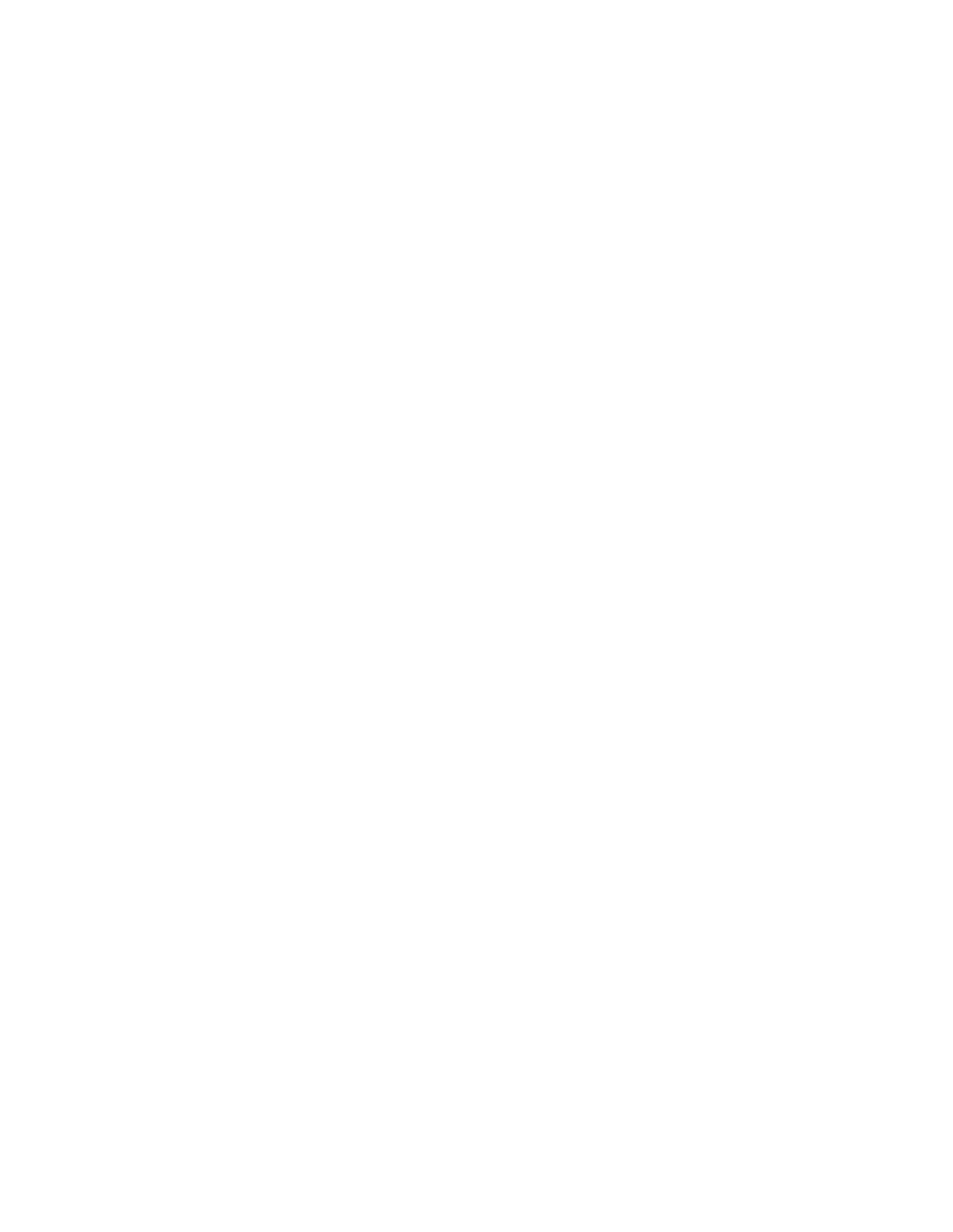Playing the bad guy

When Dovid HaMelech desired to explain why he was confident that he would have a share in the world to come he did not touch upon in his many battles waged and won on behalf of *klal yisroel* or his brilliant immortalized compositions, rather he chose to highlight the fact that he had to answer uncomfortable Halachik queries (see Berachos 4a for the exact quote and the example Dovid HaMelech used).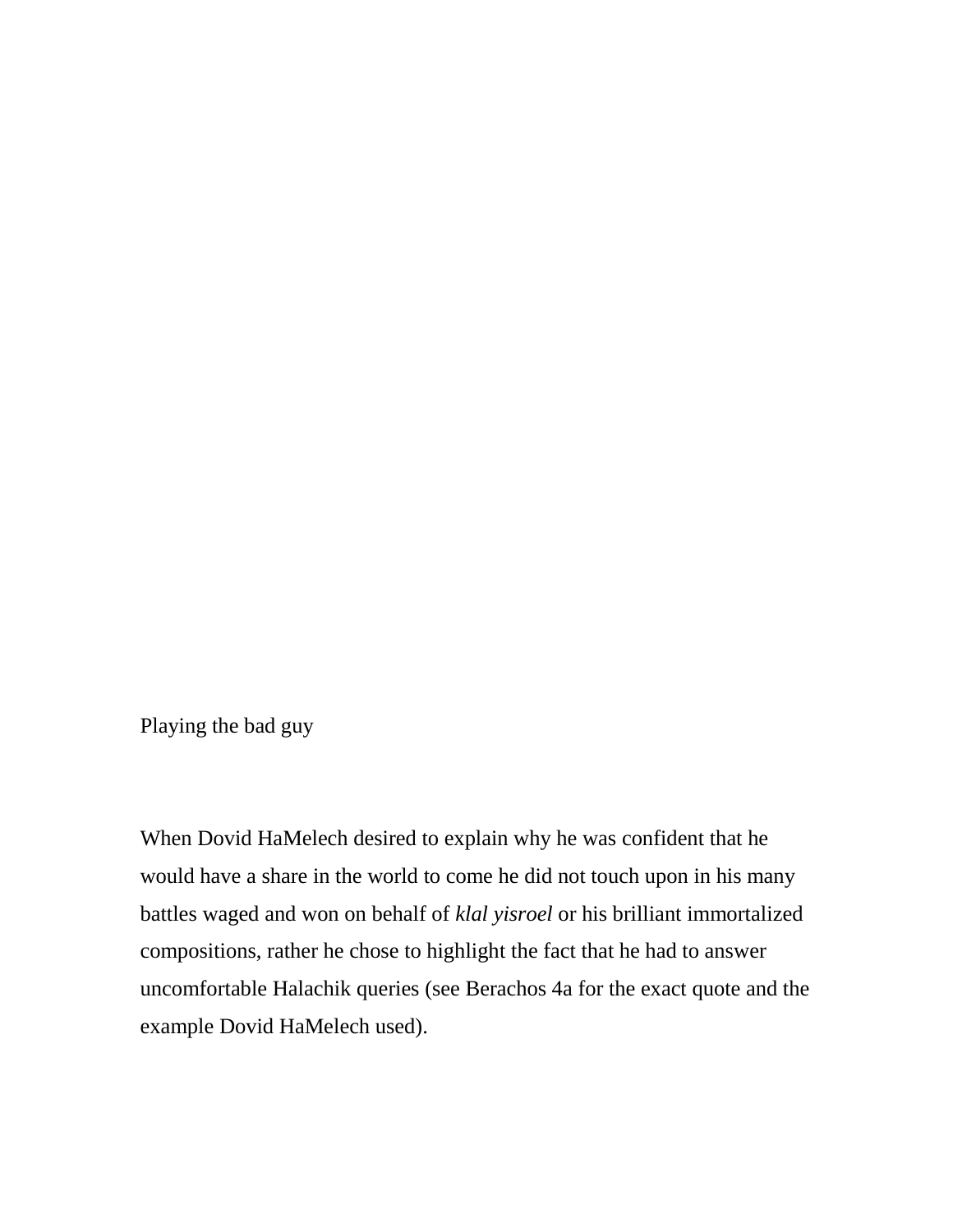While I typically avoid sharing current issues that I must deal with, especially when real people are involved, as will soon become clear the following is an exception. Among other things the events you are about to read can serve as an example of an "uncomfortable" Haklachik issue.

In addition, as is the purpose of this column, I want to shine a light as to what goes on behind the scenes and in a ray's head when descisons are being made that will impact a community.

Ever since I took over the Vaad of Buffalo I have maintained a record of never having to pull certification due to kashrus concerns. Make no mistake, if needed I would not blink, rather, the fact that I have never needed to pull certification is because, largely, I have the luxury of choosing who I go into business with and there are certain telltale warning signs that would indicate that I stay away.

An example: There was once an Indian restaurant that wanted to go under the vaad. This was not a bad idea for him or the Jewish community. Indian restaurants are, typically, vegetarian to start with, so that the changes one would need to make would not be prohibitive. As for the Jewish community, it is always better for a small town to have it so that its kosher restaurants appeal to and be supported by non jews and jews alike.

We made an appointment to meet in his restaurant at a specific date and time. Meeting in his facility was important so that I could see the inner workings of his operation and would then immediately be able to inform him as to what changes would be necessary before we could certify it.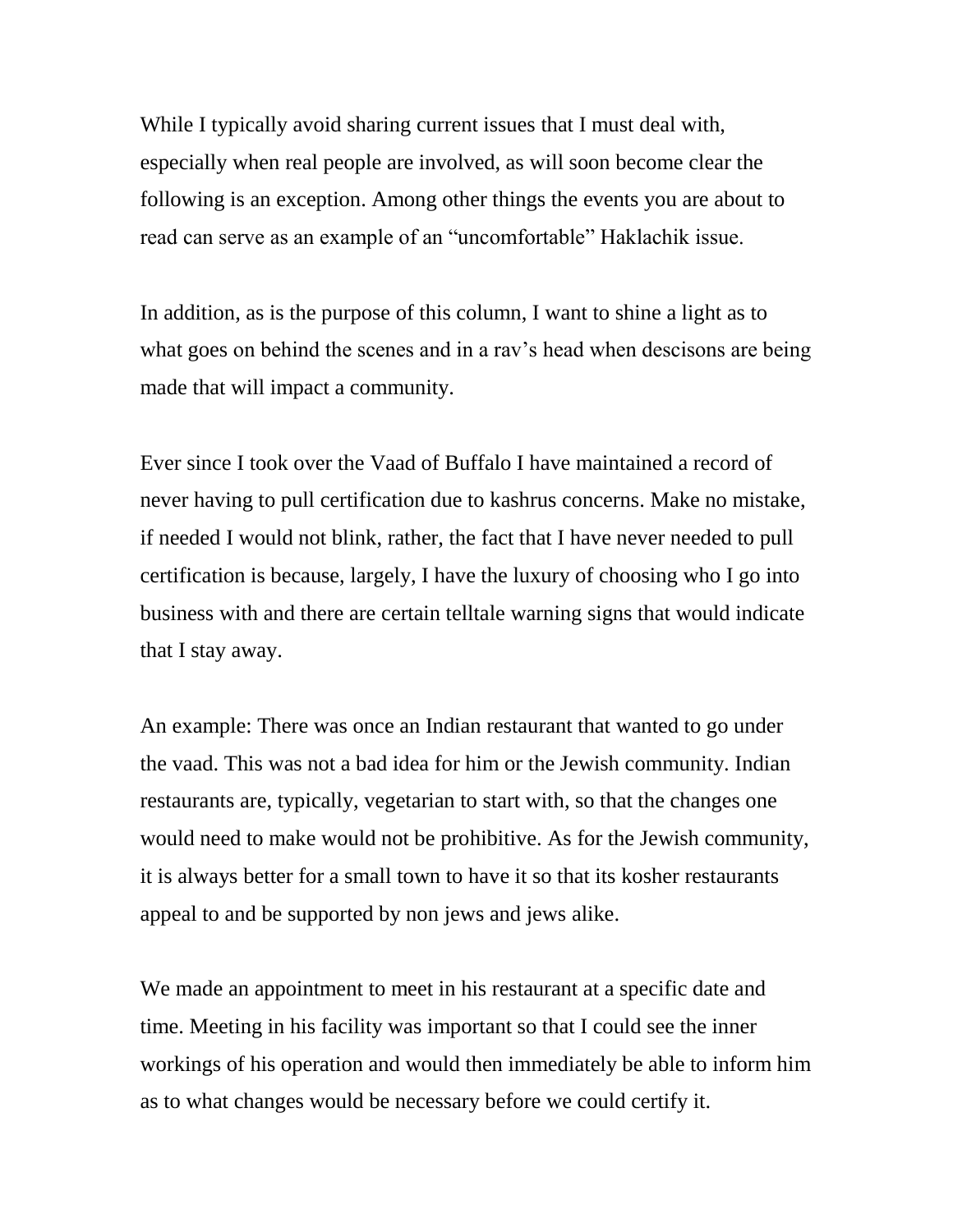I arrived at his restaurant. No one was there. No one. Not one cook, not one waitress, and not the owner. I was able to walk around the premises without fear. Not a good sign. I went through the kitchen, the ingredients, etc. waiting for someone to stop me. No dice.

When the Indian owner finally arrived it was an hour later and only after I had called him numerous times.

From the start of our conversation, he acted as though he was meeting with me as a favor. I reminded him that he had contacted us –and not the other way around – and that he was under no pressure to become a kosher restaurant.

Then it began: he started to tell me all about kosher; how his brother owned a kosher Indian restaurant in Manhattan and how he therefore did not really need me to tell him what Kosher was. This was, of course, laughable but not just for the obvious reasons. The fact was that this restaurant was not even truly vegetarian as advertized, as many of the ingredients I perused before his arrival had meat based products in them that he, unfamiliar with the food industry perhaps, was unaware of. It should be pointed out that vegetarians would likely be horrified if they better understood the food industry and simple facts like infestation in produce.

As the saying in the kosher industry goes "A salad can be a great source of protein".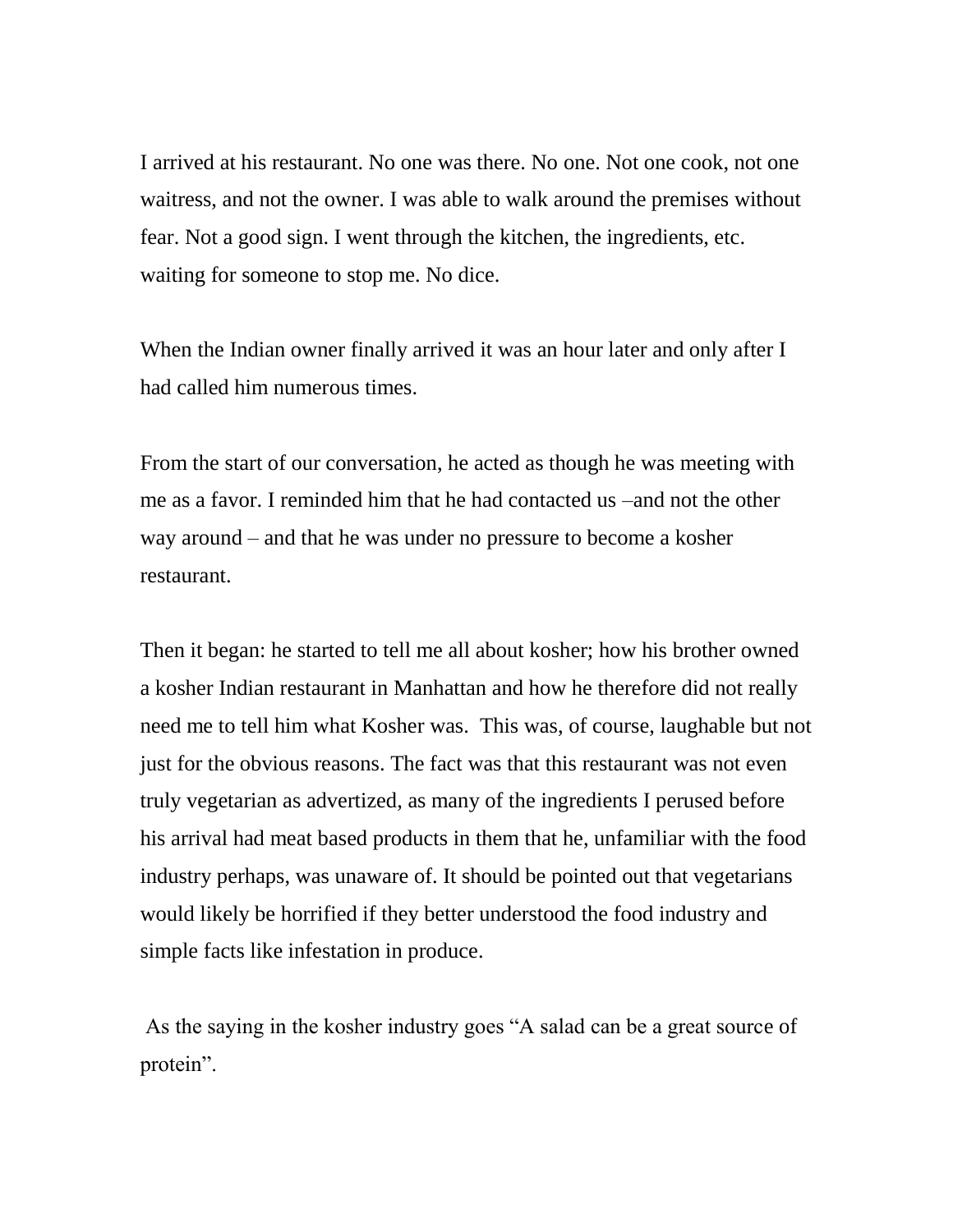Back to my conversation with the Indian restaurant owner: all of the events leading up to what he was about to say next were bad signs: his lateness without calling first; his leaving his restaurant open with no one inside; his obduracy, etc., but the clincher was when he excitedly explained his kosher vision for this restaurant. "Look rabbi" he began in a thick accent "Here is what we can do for you" he so kindly offered. "You give us a kosher letter of certification which is easy to do because, anyway, we are already kosher, and in return I will give you and your family free dinner every time you come to my restaurant".

I got up and left without saying another word.

The purpose of the above story is to illustrate a critical tenet in the world of kashrus: no matter how many mashgichim a facility has or how good those said mashgichim are at their job, if the owner of that facility –especially a restaurant – shows acute dishonesty or disregard or disrespect to kashrus or the idea of being told what to do there is no way to stop nefarious activity. Meaning, the first line of defense in the world of Kashrus supervision is a trustworthy proprietor, everything else that is to put into place is solely to prevent innocent error or other workers' malice. There simply is no way to guarantee that cooks will not slip an ingredient from their pocket to the soup or fill an empty kosher-labeled box with a non-kosher replacement short of them having a boss who is on the side of Kashrus. And even then…

As I began the column Over the past several years I have been fortunate enough not to be put into a situation where I felt the BVK needs to be pulled.